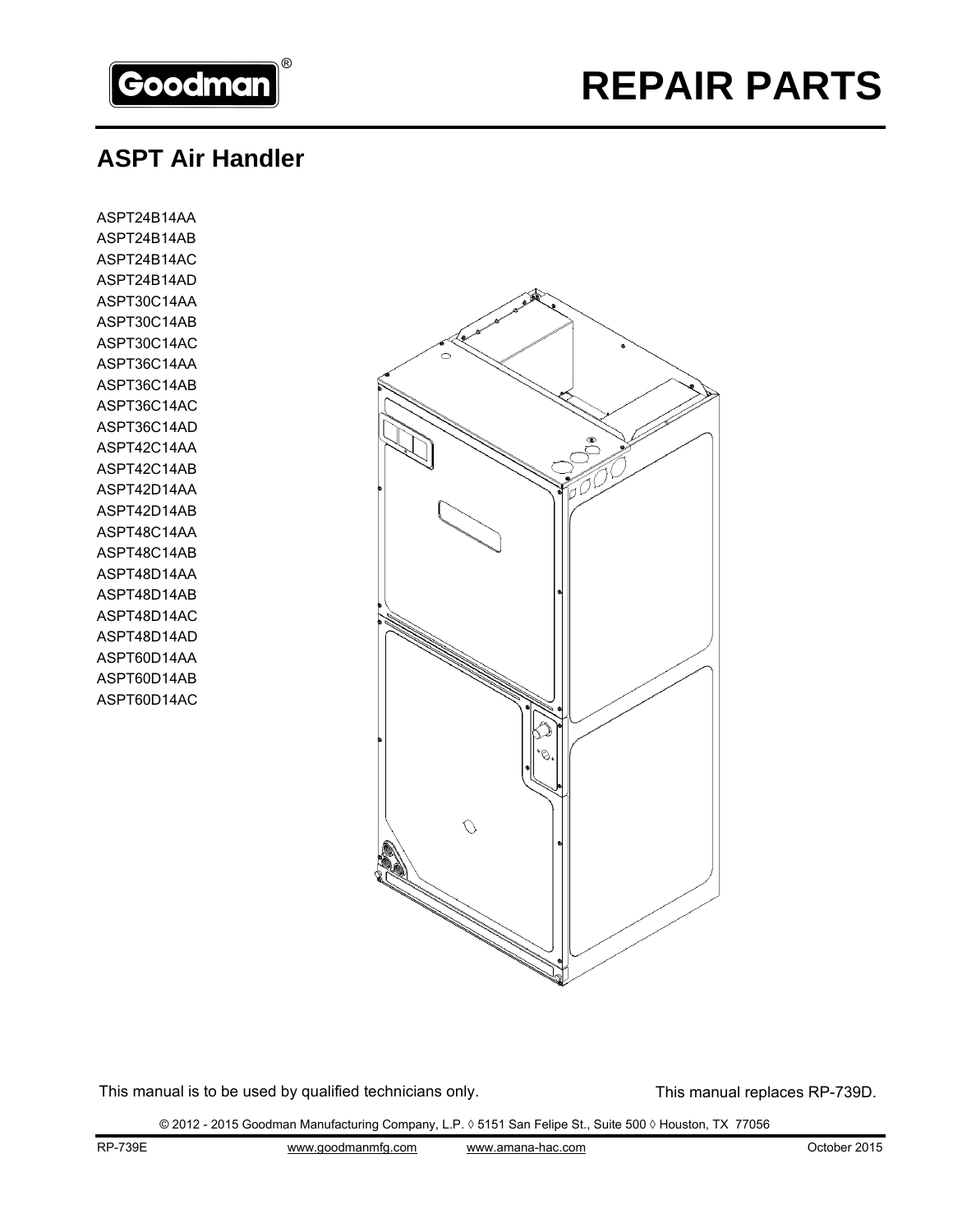#### **Index**

| <b>Functional Parts List</b> |       |
|------------------------------|-------|
| Illustration and Parts       | 4 - 9 |

*Views shown are for parts illustrations only, not servicing procedures*

#### **Text Codes:**

AR - As Required NA - Not Available NS - Not Shown 00000000 - See Note QTY - Quantity Example (QTY 3) (If Quantity not shown, Quantity = 1) M - Model Example (M1) (If M Code not shown, then part is used on all Models)

#### **Expanded Model Nomenclature:**

 Example M1 - Model#1 M2 - Model#2 M3 - Model#3

Goodman Manufacturing Company, L.P. is not responsible for personal injury or property damage resulting from improper service. Review all service information before beginning repairs.

Warranty service must be performed by an authorized technician, using authorized factory parts. If service is required after the warranty expires, Goodman Manufacturing Company, L.P. also recommends contacting an authorized technician and using authorized factory parts.

Goodman Manufacturing Company, L.P. reserves the right to discontinue, or change at any time, specifications or designs without notice or without incurring obligations.

For assistance within the U.S.A. contact: Consumer Affairs Department Goodman Manufacturing Company, L.P. 7401 Security Way Houston, Texas 77040 877-254-4729-Telephone 713-863-2382-Facsimile

International Division International Division<br>Goodman Manufacturing Company, L.P. 7401 Security Way Houston, Texas 77040 713-861-2500-Telephone 713-863-2382-Facsimile For assistance outside the U.S.A. contact: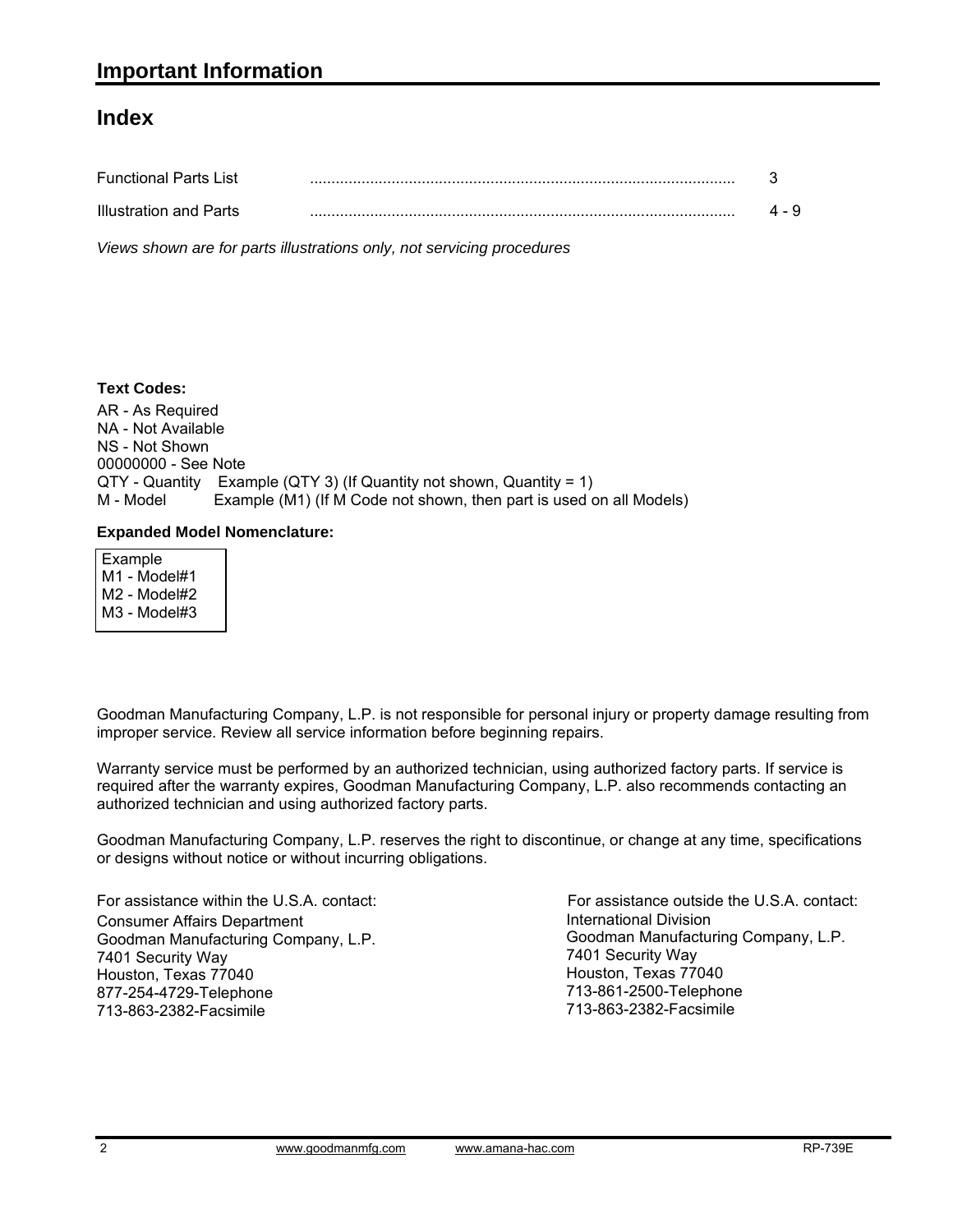#### **Functional Parts**

| Part       |                                                         |                                            |
|------------|---------------------------------------------------------|--------------------------------------------|
| No:        | <b>Description:</b>                                     |                                            |
|            |                                                         | <b>Expanded Model Nomenclature</b>         |
| D6723311   | BLOWER WHEEL (M20, M21, M22, M23, M24)                  | M1 - ASPT24B14AA                           |
| D6723306   | BLOWER WHEEL (M12, M13, M14, M15, M16,<br>M17)          | M2 - ASPT24B14AB                           |
| B1368058   | BLOWER WHEEL 10 X 8 (M5, M6, M7, M8,<br>M9, M10, M11)   | M3 - ASPT24B14AC                           |
| B1368042   | BLOWER WHEEL 9 X 6 (M1, M2, M3, M4)                     | M4 - ASPT24B14AD                           |
| 0150M00037 | BLOWER WHEEL, 10 X 10 (M18, M19)                        | M5 - ASPT30C14AA                           |
| 0131M00608 | MOTOR 1 HP PROGRAMMED (M21)                             | M6 - ASPT30C14AB                           |
| 0131M00514 | MOTOR 1HP PROGRAMMED (M20)                              | M7 - ASPT30C14AC                           |
| 0131M00512 | MOTOR 1HP, PROGRAMMED (M22, M23)                        | M8 - ASPT36C14AA                           |
| 0131M00743 | MOTOR 3/4 HP MOTOR PROGRAMED (M11,<br>M13)              | M9 - ASPT36C14AB                           |
| 0131M00744 | MOTOR 3/4 HP MOTOR PROGRAMMED                           | M <sub>10</sub> - ASPT36C <sub>14</sub> AC |
|            | (M17)                                                   | M11 - ASPT36C14AD                          |
| 0131M00745 | MOTOR 3/4 HP MOTOR PROGRAMMED (M7)                      | M12 - ASPT42C14AA                          |
| 0131M00746 | MOTOR 3/4 HP MOTOR PROGRAMMED (M4)                      | M13 - ASPT42C14AB                          |
| 0131M00607 | MOTOR 3/4 HP MOTOR PROGRAMMED<br>(M15)                  | M14 - ASPT42D14AA                          |
| 0131M00513 | MOTOR PROGRAMMED (M14)                                  | M15 - ASPT42D14AB                          |
| 0131M00611 | MOTOR PROGRAMMED (M6)                                   | M16 - ASPT48C14AA                          |
| 0131M00476 | MOTOR PROGRAMMED (M5)                                   | M17 - ASPT48C14AB                          |
| 0131M00606 | MOTOR, 1 HP PROGRAMMED (M24)                            | M18 - ASPT48D14AA                          |
| 0131M00393 | Motor, 1/2 HP, Programmed (M1)                          |                                            |
| 0131M00612 | Motor, 3/4 HP, Programmed (M3)                          | M19 - ASPT48D14AB                          |
| 0131M00609 | Motor, 3/4 HP, Programmed (M10, M12)                    | M20 - ASPT48D14AC                          |
| 0131M00481 | Motor, 3/4 HP, Programmed (M2)                          | M21 - ASPT48D14AD                          |
| 0131M00394 | Motor, 3/4 HP, Programmed (M8, M9)                      | M22 - ASPT60D14AA                          |
| 0131M00511 | MOTOR-3/4 HP PROGRAM (M18, M19)                         | M23 - ASPT60D14AB                          |
| 0131M00610 | PROGRAMMED MOTOR, 3/4HP, X-13 (M16)                     | M24 - ASPT60D14AC                          |
| 0130M00129 | RELAY, WCK                                              |                                            |
| 0130M00020 | <b>TERMINAL BOARD</b>                                   |                                            |
| 0130M00138 | TRANSFORMER 208/230, 24V                                |                                            |
| 0151R00036 | VALVE, TXV R-410A (M8)                                  |                                            |
| 0151M00039 | VALVE, TXV R-410A (M19, M20, M21, M23,<br>M24)          |                                            |
| 0151M00040 | VALVE, TXV R-410A (M14, M15)                            |                                            |
| 0151M00045 | VALVE, TXV R-410A (M9, M10, M11, M12,<br>M13, M16, M17) |                                            |
| 0151R00019 | VALVE, TXV R-410A (M1)                                  |                                            |
| 0151R00035 | VALVE, TXV R-410A (M18, M22)                            |                                            |

0151M00038 VALVE, TXV R-410A (M2, M3, M4, M5, M6, M7)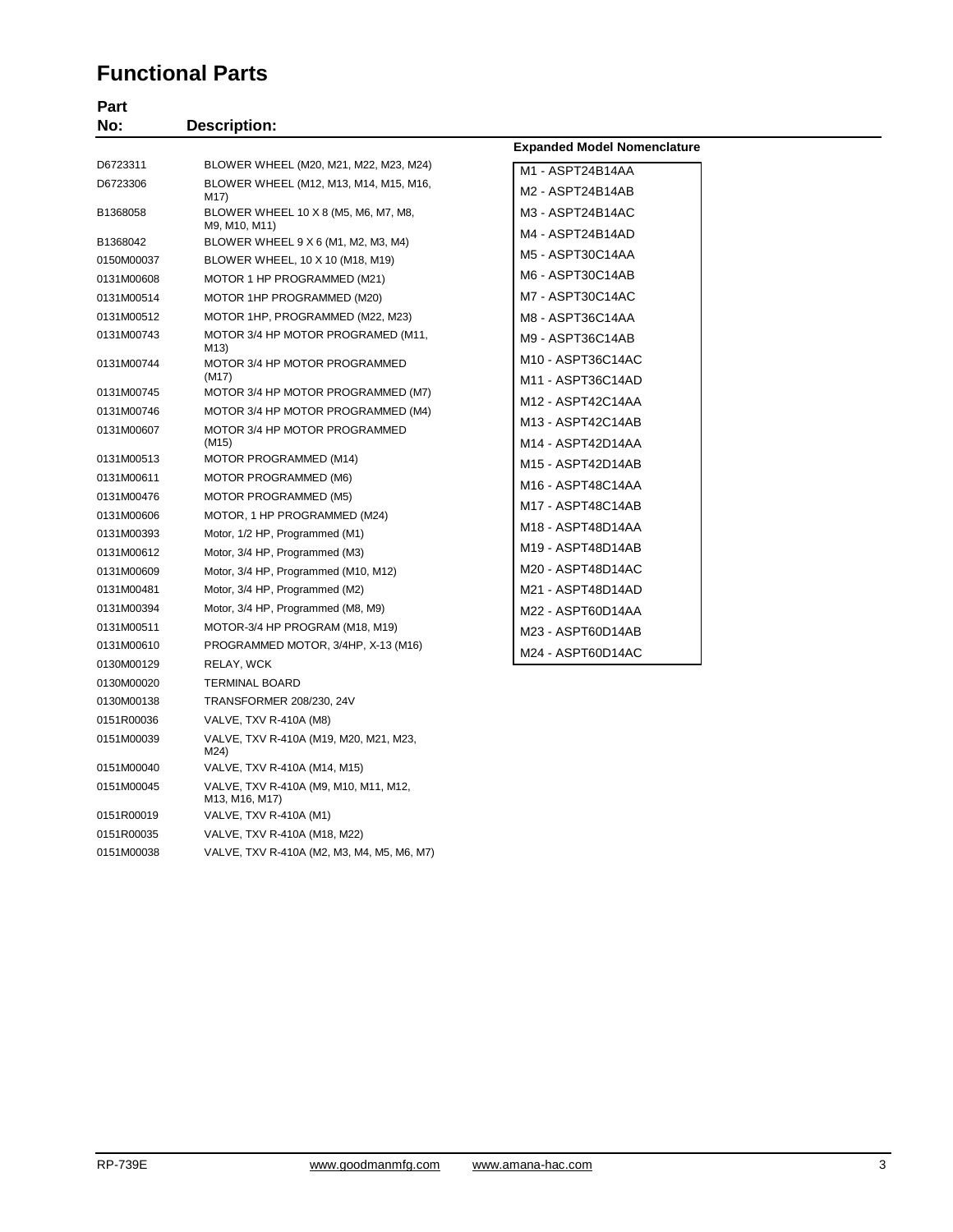## **Cabinet Assy**

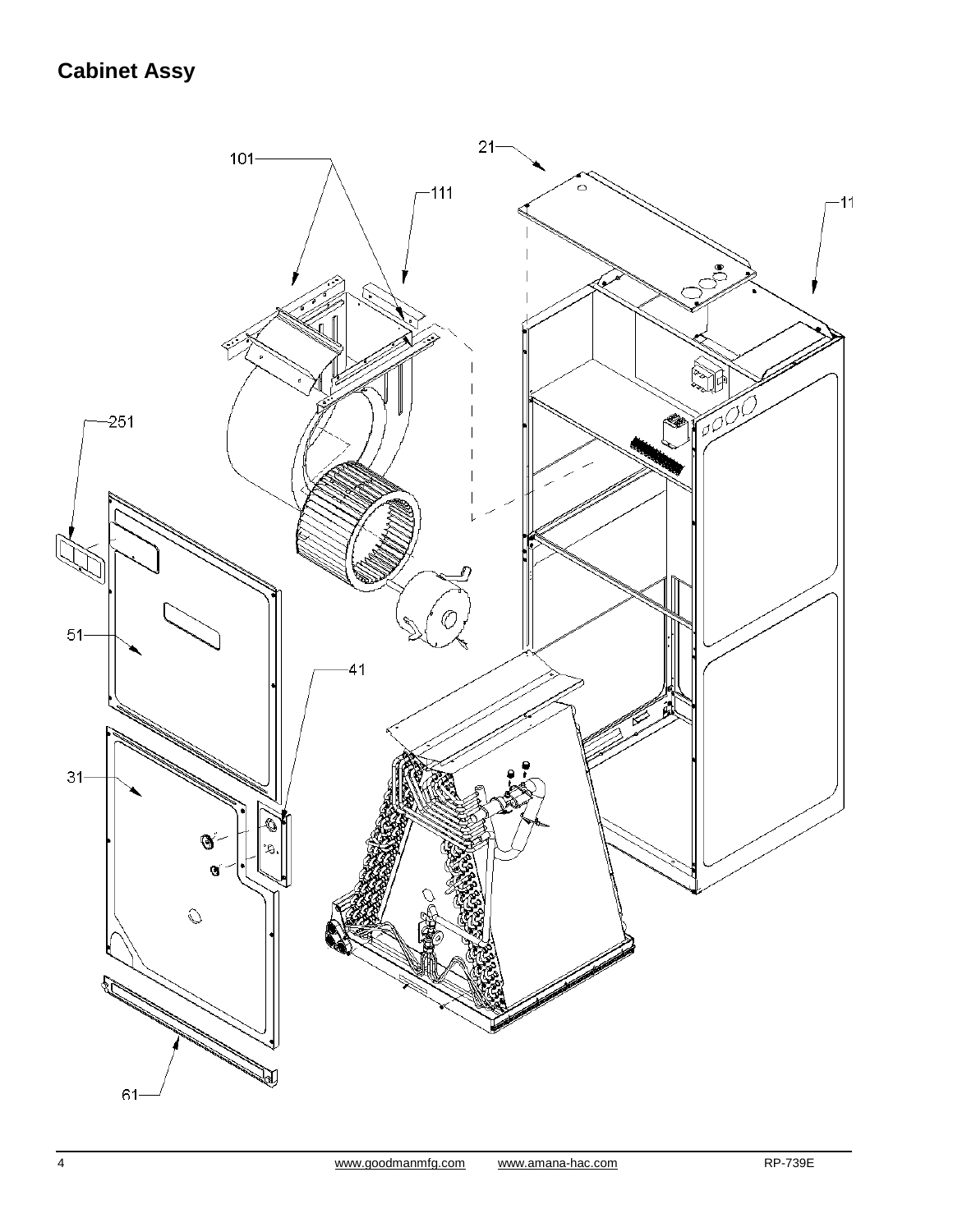#### **Cabinet Assy**

|           | <b>Ref. Part</b> |                                                                                                              | <b>Ref. Part</b>                     |
|-----------|------------------|--------------------------------------------------------------------------------------------------------------|--------------------------------------|
|           | No: No:          | <b>Description:</b>                                                                                          | No: No:<br><b>Description:</b>       |
|           | Image 1:         |                                                                                                              | <b>Expanded Model Nomenclature</b>   |
| 11        | 0270A00655PDG    | Wrapper Assy, Painted (M1, M2, M3, M4)                                                                       | M1 - ASPT24B14AA                     |
| 11        | 0270A00689PDG    | Wrapper Assy, Painted (M5, M6, M7, M8, M9, M10,<br>M11, M12, M13, M16, M17)                                  | M2 - ASPT24B14AB                     |
| 11        | 0270A00690PDG    | Wrapper Assy, Painted (M14, M15, M18, M19, M20,<br>M21, M22, M23, M24)                                       | M3 - ASPT24B14AC<br>M4 - ASPT24B14AD |
| 21        | 0121A00373PDG    | Plate, Upper tie, Painted (M1, M2, M3, M4)                                                                   | M5 - ASPT30C14AA                     |
| 21        | 0121A00374PDG    | Plate, Upper tie, Painted (M5, M6, M7, M8, M9, M10,<br>M11, M12, M13, M16, M17)                              | M6 - ASPT30C14AB                     |
|           |                  |                                                                                                              | M7 - ASPT30C14AC                     |
| 21        | 0121A00375PDG    | Plate, Upper tie, Painted (M14, M15, M18, M19,<br>M20, M21, M22, M23, M24)                                   | M8 - ASPT36C14AA                     |
| 31        | 0121A00655PDG    | LOWER ACCESS PANEL (M1, M2, M3, M4)                                                                          | M9 - ASPT36C14AB                     |
| 31        | 0121A00656PDG    | LOWER ACCESS PANEL (M5, M6, M7, M8, M9,                                                                      | M10 - ASPT36C14AC                    |
|           |                  | M10, M11, M12, M13, M16, M17)                                                                                | M11 - ASPT36C14AD                    |
| 31        | 0121A00657PDG    | LOWER ACCESS PANEL (M14, M15, M18, M19,<br>M20, M21, M22, M23, M24)                                          | M12 - ASPT42C14AA                    |
| 41        | 0121A00661PDG    | <b>REFRIGERATION TUBING PANEL</b>                                                                            | M13 - ASPT42C14AB                    |
| 51        | 0121A00609PDG    | UPPER ACCESS PANEL (M14, M15, M18, M19,                                                                      | M14 - ASPT42D14AA                    |
|           |                  | M20, M21, M22, M23, M24)                                                                                     | M15 - ASPT42D14AB                    |
| 51        | 0121A00610PDG    | UPPER ACCESS PANEL (M5, M6, M7, M8, M9,<br>M10, M11, M12, M13, M16, M17)                                     | M16 - ASPT48C14AA                    |
|           |                  |                                                                                                              | M17 - ASPT48C14AB                    |
| 51        | 0121A00611PDG    | UPPER ACCESS PANEL (M1, M2, M3, M4)                                                                          | M18 - ASPT48D14AA                    |
| 61        | 0121A00242PDG    | Panel, Filter Access, Ptd (M1, M2, M3, M4)                                                                   |                                      |
| 61        | 0121A00243PDG    | Panel, Filter Access, Ptd (M5, M6, M7, M8, M9, M10,<br>M11, M12, M13, M16, M17)                              | M19 - ASPT48D14AB                    |
|           |                  |                                                                                                              | M20 - ASPT48D14AC                    |
| 61        | 0121A00244PDG    | Panel, Filter Access, Ptd (M14, M15, M18, M19,<br>M20, M21, M22, M23, M24)                                   | M21 - ASPT48D14AD                    |
| 101       | 0121A00275       | Rail, Blower (M20, M21, M22, M23, M24)                                                                       | M22 - ASPT60D14AA                    |
| 101       | 0121A00336       | Rail, Blower (M1, M2, M3, M4)                                                                                | M23 - ASPT60D14AB                    |
| 111       | 0121A00337       | Angle, Blower Mounting (M1, M2, M3, M4)                                                                      | M24 - ASPT60D14AC                    |
| 111       | 0121A00353       | Angle, Blower Mounting (M20, M21, M22, M23, M24)                                                             |                                      |
| 251       | 0161A00034       | PLASTIC BREAKER INSERT (M1, M8, M18, M19,<br>M22)                                                            |                                      |
| <b>NS</b> | BT1369063        | 90 DEGREE STUB (M2, M3, M4, M5, M6, M7, M8,<br>M9, M10, M11, M14, M15, M18, M19, M20, M21,<br>M22, M23, M24) |                                      |

GROMMET (M1, M2, M5, M6, M7, M8, M9, M10, M11, M12, M13, M14, M15, M16, M17, M18, M19,

M20, M21, M22, M23, M24)

NS 0164A00002 GROMMET

NS 0163A00026 THUMB SCREW (QTY 2)

NS B1392630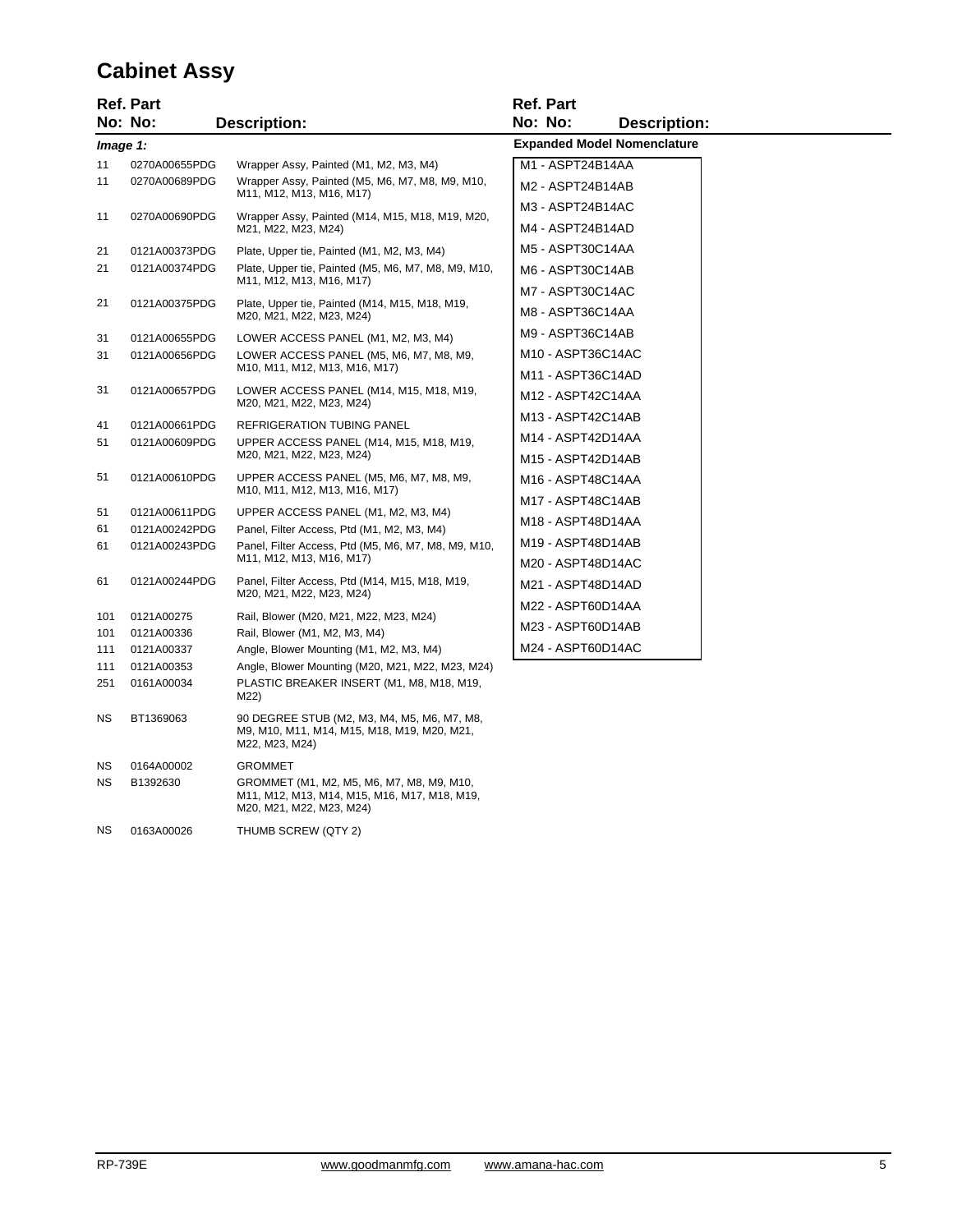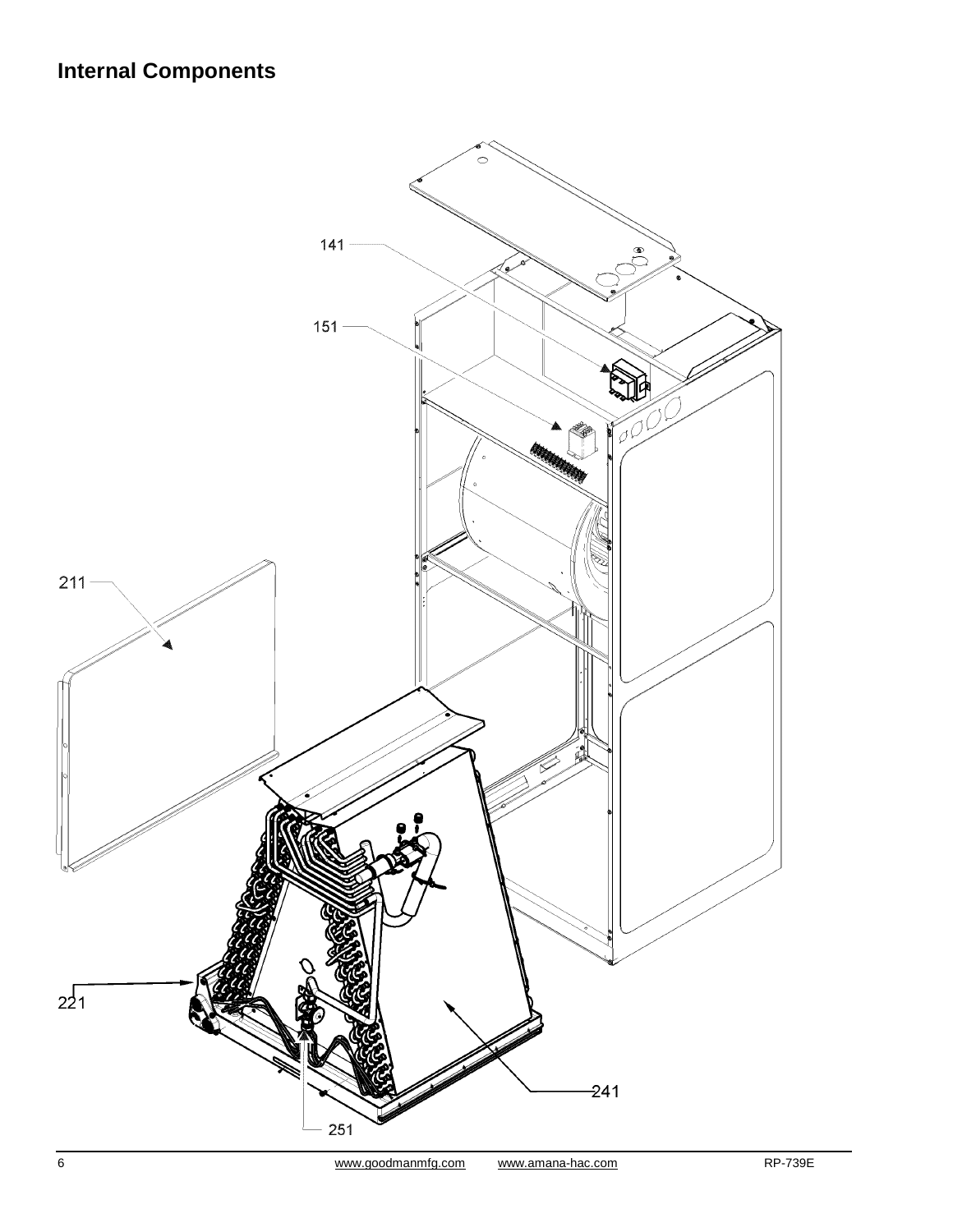### **Internal Components**

|            | Ref. Part                |                                                                                                                             | <b>Ref. Part</b>                   |
|------------|--------------------------|-----------------------------------------------------------------------------------------------------------------------------|------------------------------------|
|            | No: No:                  | <b>Description:</b>                                                                                                         | No: No:<br>Description:            |
|            | Image 1:                 |                                                                                                                             | <b>Expanded Model Nomenclature</b> |
| 141        | 0130M00138               | TRANSFORMER 208/230, 24V                                                                                                    | M1 - ASPT24B14AA                   |
| 151        | 0130M00129               | RELAY, WCK                                                                                                                  | M2 - ASPT24B14AB                   |
| 211        | 0121A00304PDG            | Drip Shield, Ptd (M1, M2, M3, M4)                                                                                           |                                    |
| 211        | 0121A00305PDG            | Drip Shield, Ptd (M5, M6, M7, M8, M9, M10, M11,                                                                             | M3 - ASPT24B14AC                   |
|            |                          | M12, M13, M16, M17)                                                                                                         | M4 - ASPT24B14AD                   |
| 211        | 0121A00306PDG            | Drip Shield, Ptd (M14, M15, M18, M19, M20, M21,<br>M22, M23, M24)                                                           | M5 - ASPT30C14AA                   |
|            |                          |                                                                                                                             | M6 - ASPT30C14AB                   |
| 221        | 0161A00026               | DRAIN PAN (M1, M2, M3, M4)                                                                                                  | M7 - ASPT30C14AC                   |
| 221        | 0161A00027               | DRAIN PAN (M5, M6, M7, M8, M9, M10, M11, M12,<br>M13, M16, M17)                                                             | M8 - ASPT36C14AA                   |
| 221        | 0161A00028               | DRAIN PAN (M14, M15, M18, M19, M20, M21, M22,                                                                               | M9 - ASPT36C14AB                   |
|            |                          | M23, M24)                                                                                                                   | M10 - ASPT36C14AC                  |
| 241        | 0270A00680               | COIL TUBING ASSY (M22)                                                                                                      | M11 - ASPT36C14AD                  |
| 241        | 0270A00685               | COIL TUBING ASSY (M1)                                                                                                       | M12 - ASPT42C14AA                  |
| 241        | 0270A00686               | COIL TUBING ASSY (M18)                                                                                                      |                                    |
| 241        | 0270A00691               | COIL TUBING ASSY (M8)                                                                                                       | M13 - ASPT42C14AB                  |
| 241        | 0270A00699               | COIL TUBING ASSY (M2)                                                                                                       | M14 - ASPT42D14AA                  |
| 241        | 0270A00702               | COIL TUBING ASSY (M9)                                                                                                       | M15 - ASPT42D14AB                  |
| 241        | 0270A00704               | COIL TUBING ASSY (M14)                                                                                                      | M16 - ASPT48C14AA                  |
| 241        | 0270A00705               | COIL TUBING ASSY (M19)                                                                                                      | M17 - ASPT48C14AB                  |
| 241        | 0270A00708               | COIL TUBING ASSY (M20, M23)                                                                                                 |                                    |
| 241        | 0270A00715               | Coil Tubing assy (M5)                                                                                                       | M18 - ASPT48D14AA                  |
| 241        | 0270A00820               | COIL TUBING ASSY (M3, M4)                                                                                                   | M19 - ASPT48D14AB                  |
| 241        | 0270A00821               | COIL TUBING ASSY (M10, M11)                                                                                                 | M20 - ASPT48D14AC                  |
| 241        | 0270A00822               | COIL TUBING ASSY (M15)                                                                                                      | M21 - ASPT48D14AD                  |
| 241        | 0270A00824               | COIL TUBING ASSY (M21, M24)                                                                                                 | M22 - ASPT60D14AA                  |
| 241<br>241 | 0270A00826               | COIL TUBING ASSY (M6, M7)                                                                                                   |                                    |
| 251        | 0270A00990<br>0151M00038 | COIL TUBING ASSY (M12, M13, M16, M17)<br>VALVE, TXV R-410A (M2, M3, M4, M5, M6, M7)                                         | M23 - ASPT60D14AB                  |
| 251        | 0151M00039               | VALVE, TXV R-410A (M19, M20, M21, M23, M24)                                                                                 | M24 - ASPT60D14AC                  |
| 251        | 0151M00040               | VALVE, TXV R-410A (M14, M15)                                                                                                |                                    |
| 251        | 0151M00045               | VALVE, TXV R-410A (M9, M10, M11, M12, M13,                                                                                  |                                    |
|            |                          | M <sub>16</sub> , M <sub>17</sub> )                                                                                         |                                    |
| 251        | 0151R00019               | VALVE, TXV R-410A (M1)                                                                                                      |                                    |
| 251        | 0151R00035               | VALVE, TXV R-410A (M18, M22)                                                                                                |                                    |
| 251        | 0151R00036               | VALVE, TXV R-410A (M8)                                                                                                      |                                    |
| ΝS         | 0163M00175               | CAP WITH O-RING                                                                                                             |                                    |
| ΝS         | 0161A00024               | Plastic Condensate Collector (M1, M8, M18, M19,<br>M22)                                                                     |                                    |
| ΝS         | 0161A00025               | Plastic Condensate Collector (M1, M8, M18, M19,<br>M22)                                                                     |                                    |
| ΝS         | 0161A00047               | Plastic Condensate Collector (M2, M3, M4, M5, M6,<br>M7, M9, M10, M11, M12, M13, M14, M15, M16,<br>M17, M20, M21, M23, M24) |                                    |
| ΝS         | 0161A00048               | Plastic Condensate Collector (M2, M3, M4, M5, M6,<br>M7, M9, M10, M11, M12, M13, M14, M15, M16,<br>M17, M20, M21, M23, M24) |                                    |
| ΝS         | 0130M00020               | <b>TERMINAL BOARD</b>                                                                                                       |                                    |
| ΝS         | B1787000                 | <b>VALVE CORE</b>                                                                                                           |                                    |
| ΝS         | 0259A00012P              | WIRE ASSY, 9 PIN FEMALE CONN.                                                                                               |                                    |
| ΝS         | 0259A00014P              | WIRE ASSY, 9 PINN MALE CONN.                                                                                                |                                    |
| ΝS         | 0130M00021               | WIRE HARNESS, X-13 LOW VOLTAGE                                                                                              |                                    |
| ΝS         | 0130M00022               | X-13 POWER HARNESS                                                                                                          |                                    |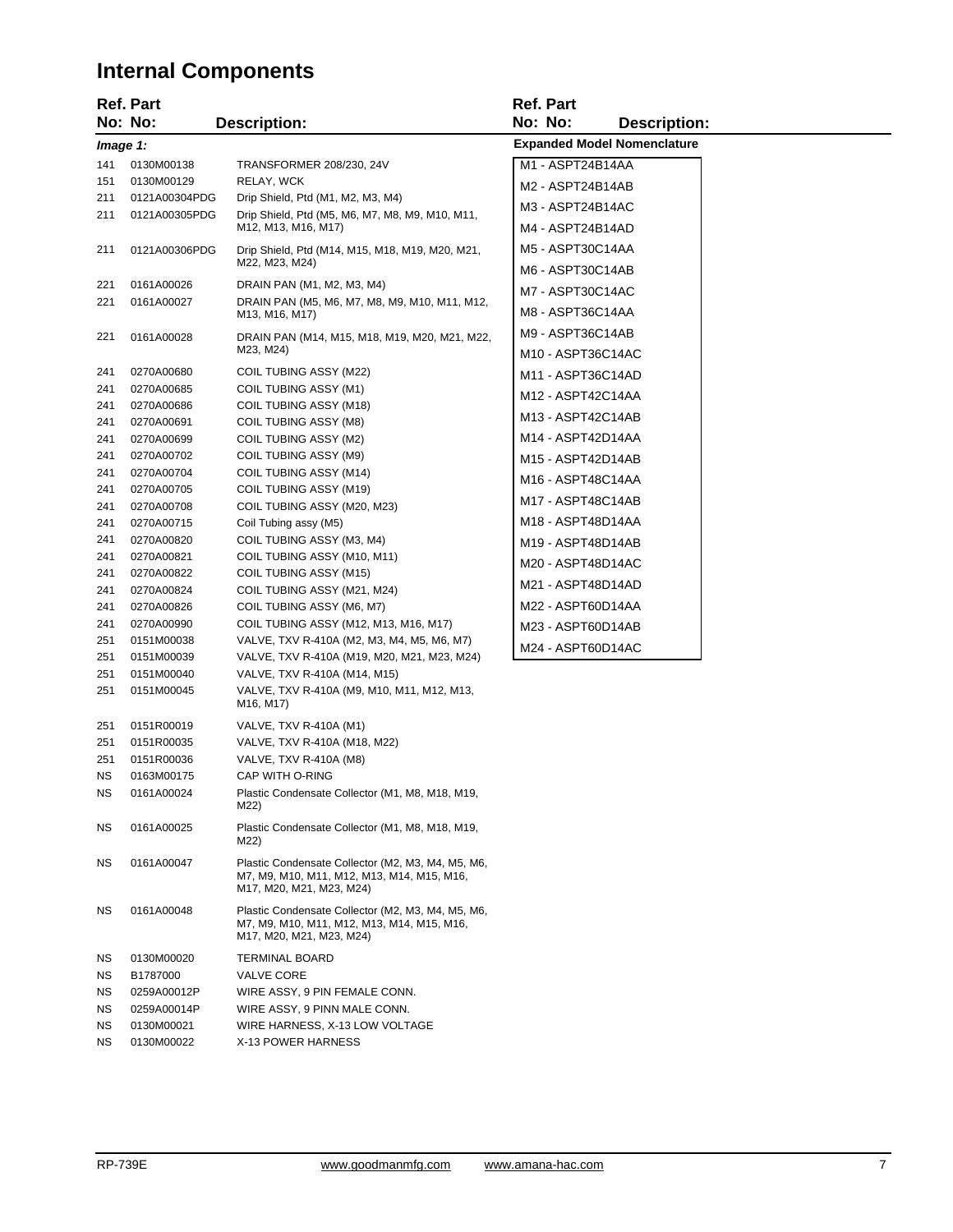## **Blower Components**